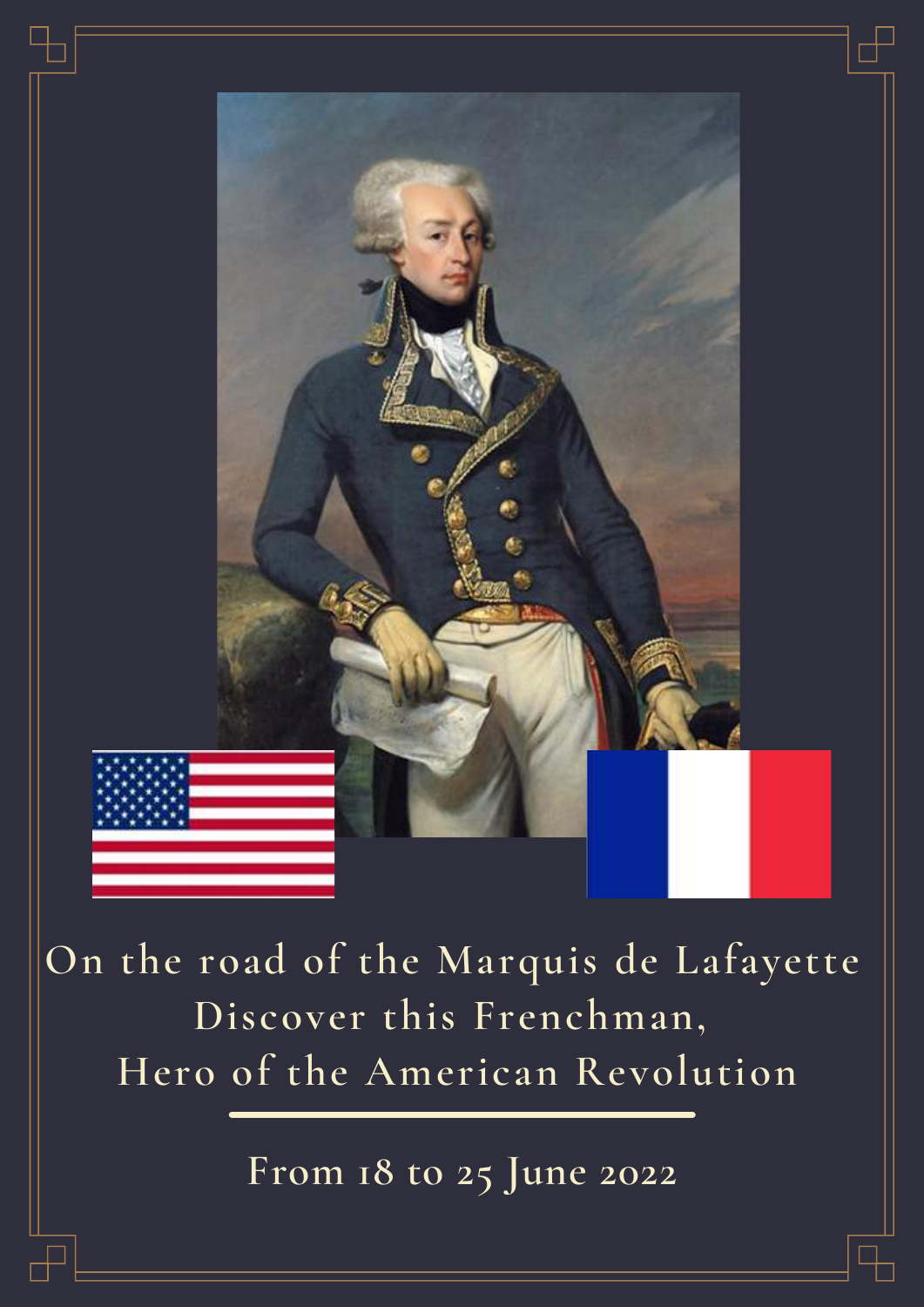# **Steps of the program**



**Day 1 - Paris / Vollore**

**Day 2 : Vollore / Langeac**

**Day 3 : Langeac**

**Day 4: Langeac / Bayonne**

**Day 5: Bayonne**

**Day 6: Bayonne / Versailles**

**Day 7: Versailles / Paris**

**Day 8: Paris**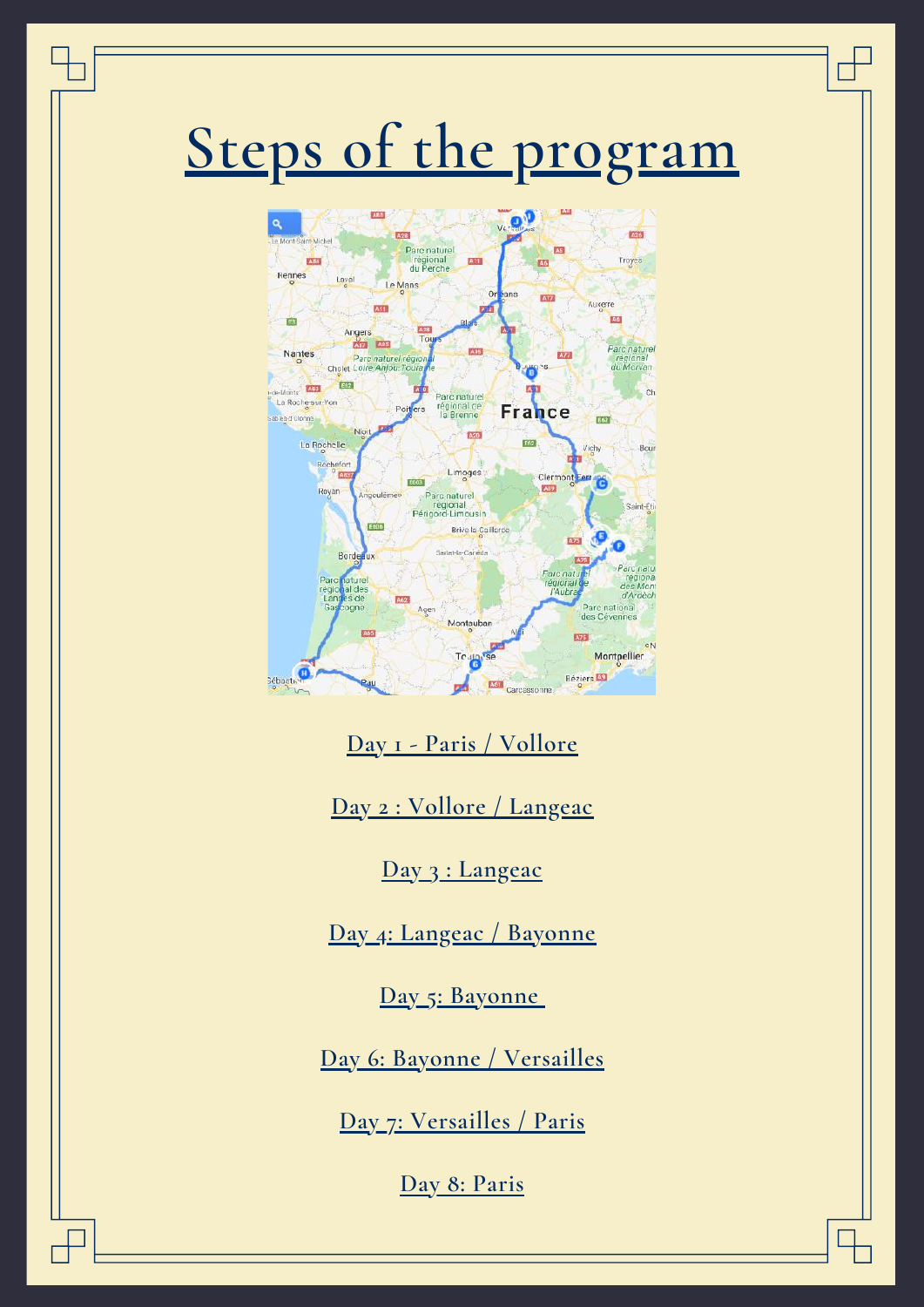

Day 1 - Saturday, 18 June 2022 Paris / Vollore ( 500 kms ) ( 05h00 drive )

Departure from Paris around 10:00 am by minibus. Lunch in Bourges. Quick guided tour of Bourges. Arrival at the Castle of Vollore. Installation at the hotel of the Castle. Dinner at the restaurant.

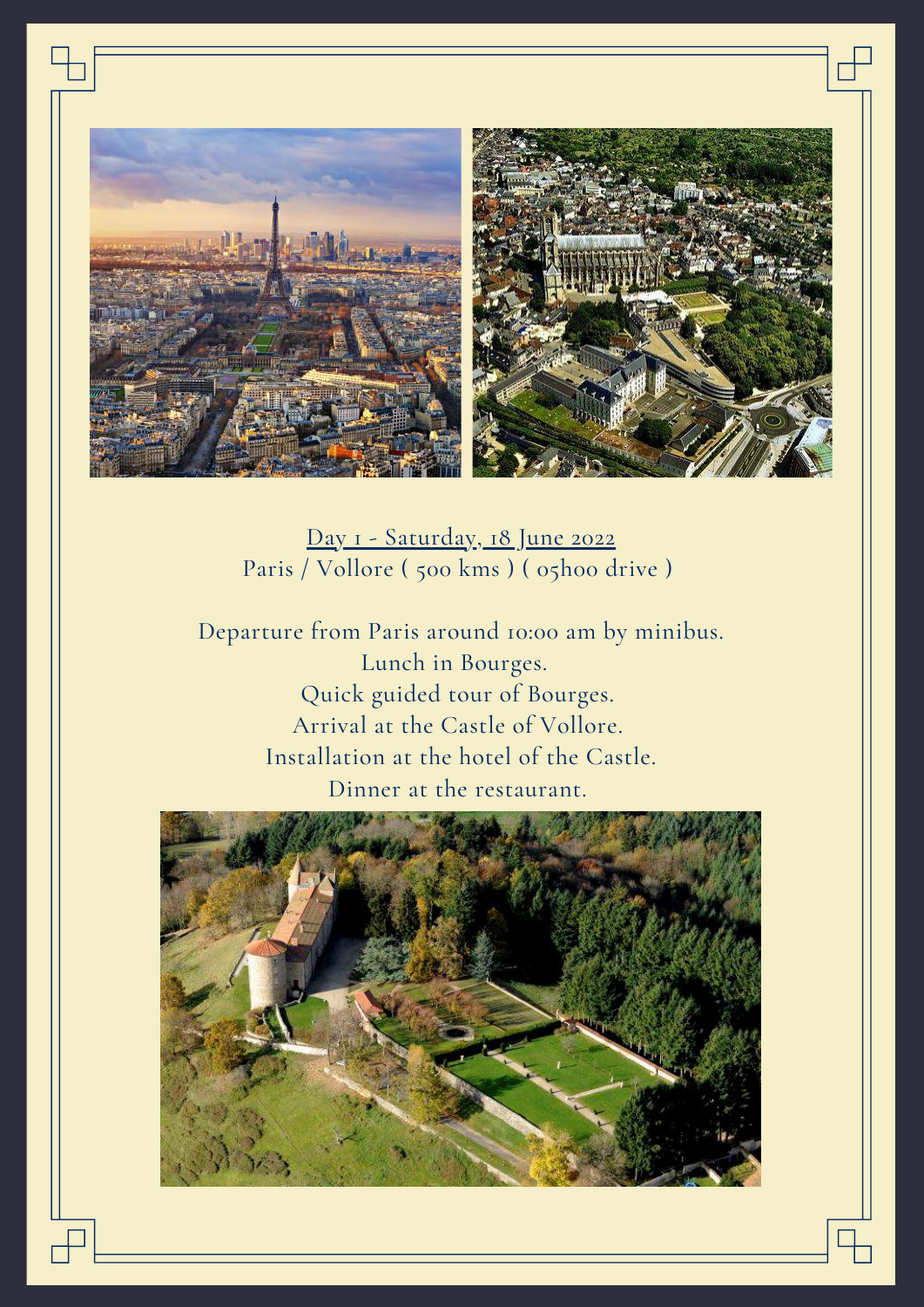

**Day 2 - Sunday, June 19, 2022** Castle of Vollore / Langeac

Breakfast at the Castle, then visit. Vollore is known in the history of Auvergne since the 6th century when Thierry, the son of Clovis, the first king of France, came to besiege the place in 532.

The fortress, of which the imposing Romanesque keep remains today, was built in the 12th century by the old family of Vollore. The castle then passed to the Thiers and Chazeron families in the 17th century, the Montmorins transform it and give it its current appearance.

In the same family for more than 2 centuries, Vollore is today the living home in Auvergne of the descendants of General de Lafayette, where respect for the past knows how to accommodate the comfort and demands of modern life. The castle of Vollore belongs to those houses whose origins are thousands of years old, and which always remain in phase with their time. Lunch ( about 2 hours drive ). Installation at the hotel.

Within the framework of the 20th "Belle Journée" (Beautiful Day) Lecture given by Sabine Renault Sablonière and Laurent Zecchini on Lafayette. Dinner and night on site.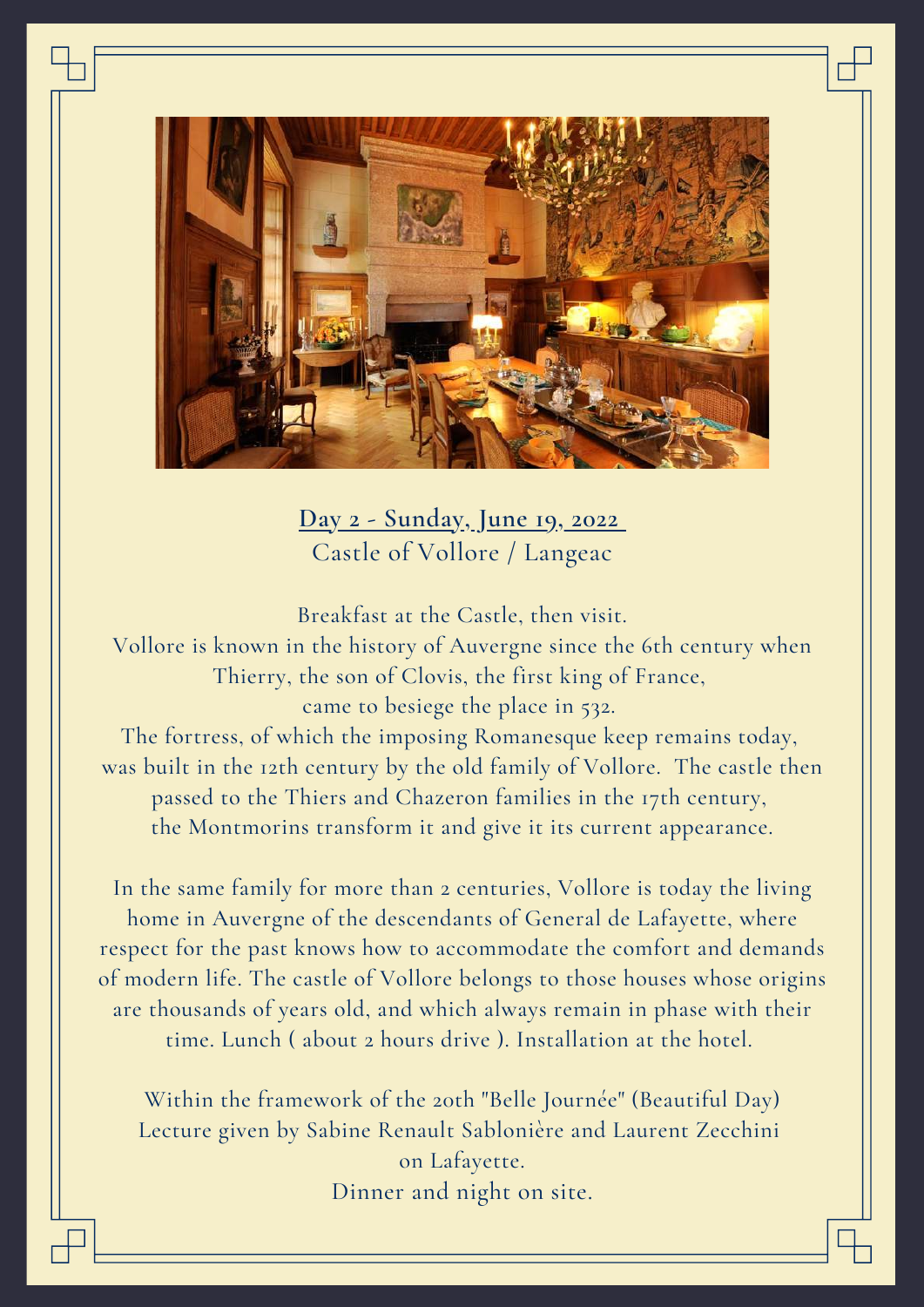**Conference at the Cultural Center of Langeac animated by :**



**Laurent Zecchini :**

**Author of the recent biography "Lafayette, Herald of Freedom". ( Fayard, 2019) Journalist for more than 40 years, including 35 years at Le Monde newspaper. Correspondent in many countries, notably the United States.**



**Sabine Renault Sablonière :**

**Descendant of the Marquis de La Fayette and author of the book "Imaginary memories of Adrienne de La Fayette " Administrator of the Hermione Association Director of ActuPresseCoL**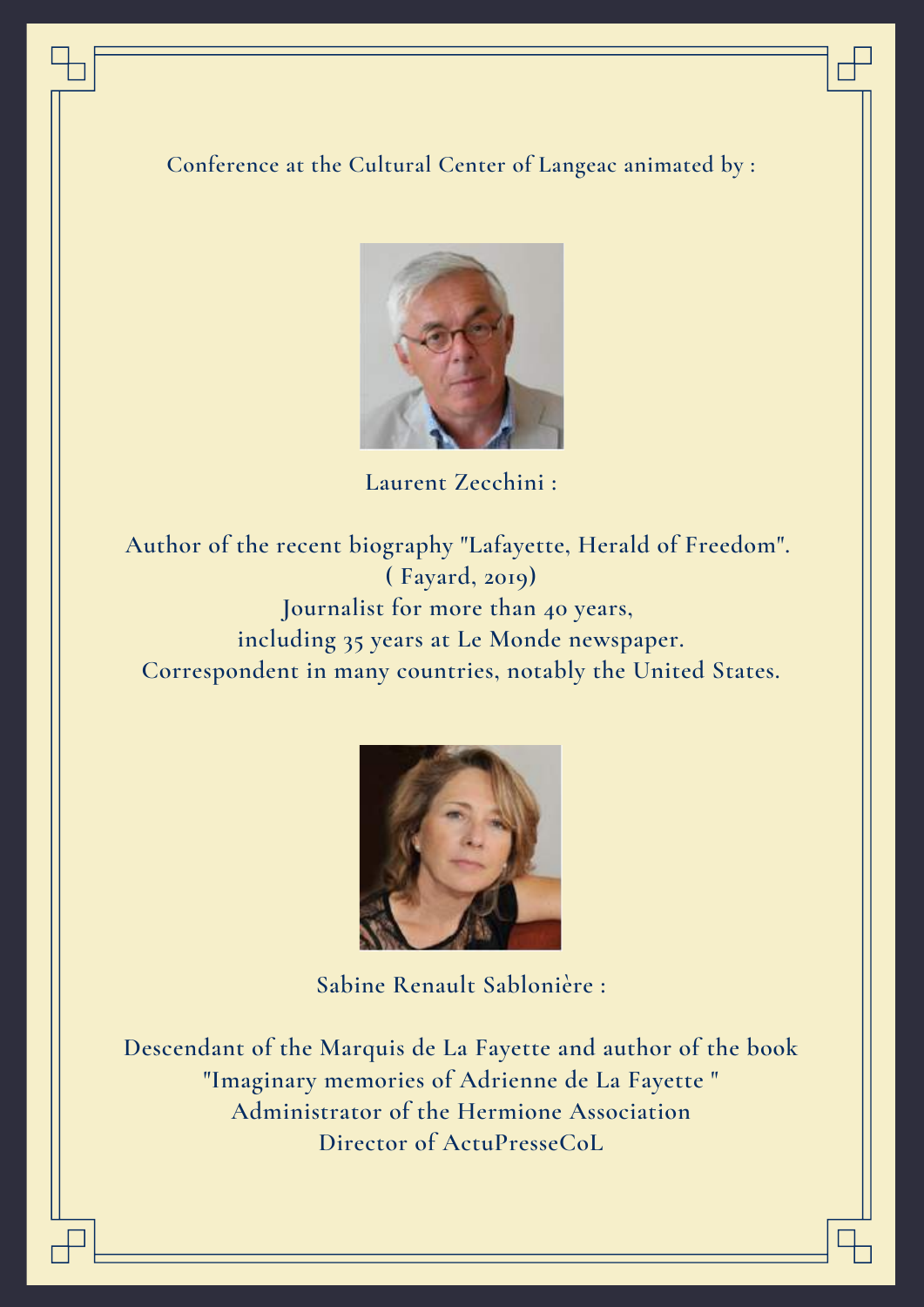

**Day 3 - Monday, June 20, 2022** Langeac

Breakfast,

Transfer to the castle of Chavaniac (10kms from Langeac) Welcome to the castle in costume by Lafayette, his family, the bourgeois and the population.

Visit of the castle by the guide of the departmental council.

12:30 pm : XVIIIth century meal under canvas in the gardens of the castle animated by the volunteers of La Belle Journée.

3:30 pm : departure for Le Puy : welcome at the Conseil Départemental followed by the visit of the city by a guide of the Pays d'Art et d'Histoire (the visit will end in front of the Lafayette status)

18h30 : return to Langeac : meal and overnight stay

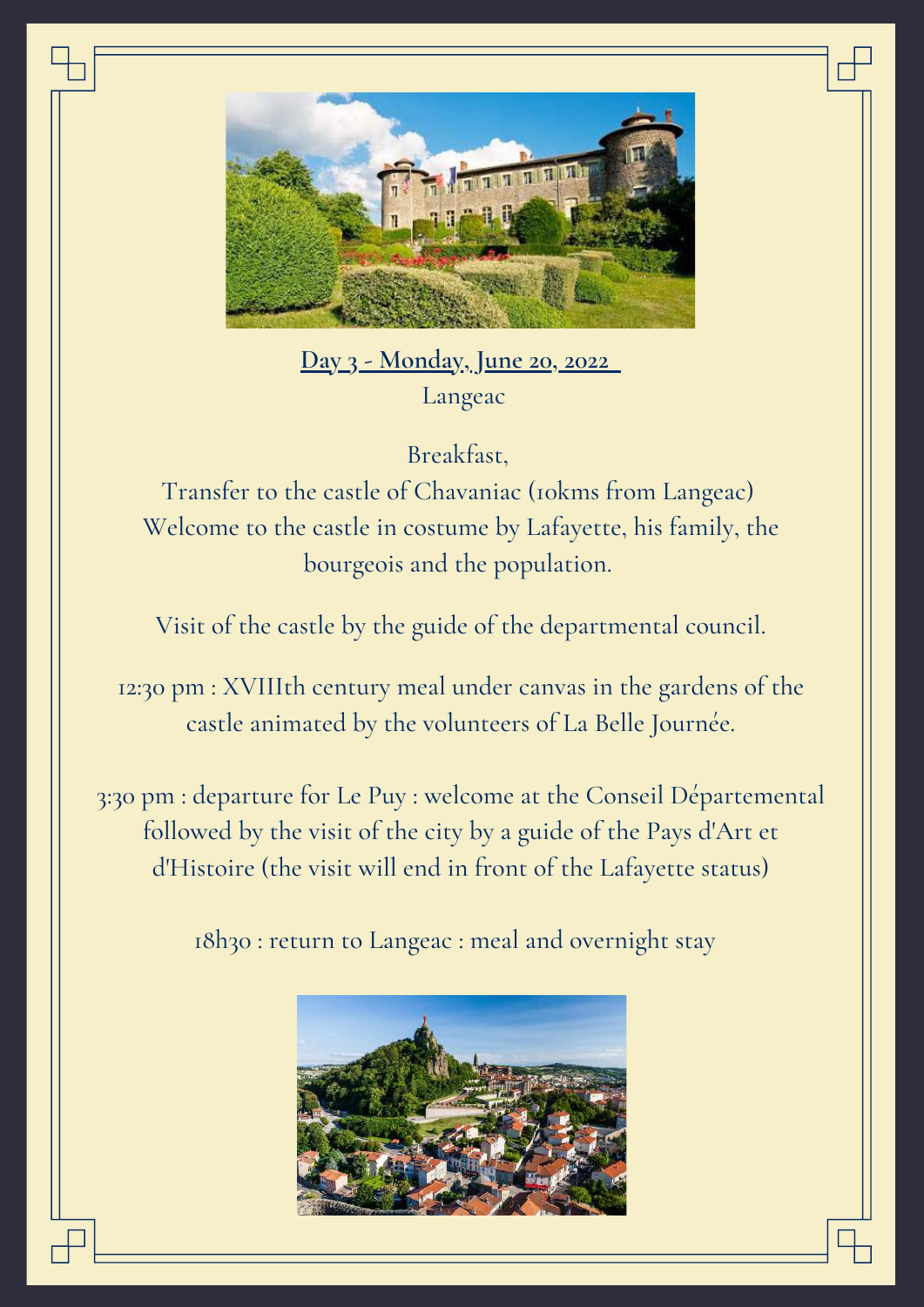

**Day 4 - Tuesday, June 21, 2022** Langeac / Toulouse / Bayonne

Breakfast, in Langeac Check-out.

Departure for Toulouse (4 hours drive) Lunch and quick guided tour of the city.

Continuation to Bayonne (2 hrs drive) On arrival, handing over of the keys, installation in the rooms

Dinner and night at the Mercure Bayonne Centre Le Grand Hotel.

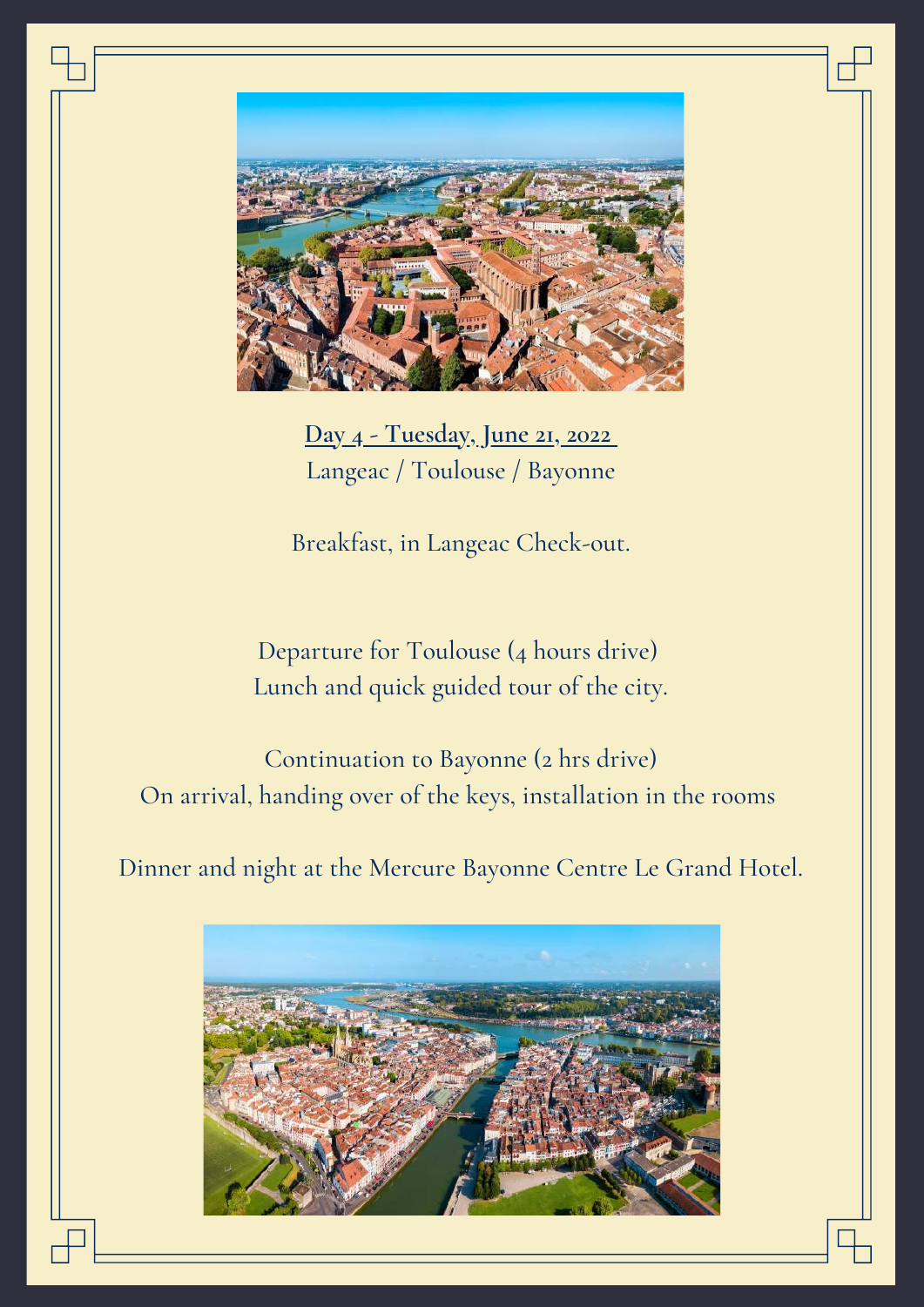

**Day 5 - Wednesday, June 22, 2022** Bayonne

Breakfast at the hotel.

Departure for Los Pasayas from where the Marquis first left on board the "Victory" to reach America.

Lunch in Saint Jean de Luz, at the Hotel de la Poste, where we will tell you the story closely linked to the Marquis.

After lunch, discover the famous frigate Hermione, a reconstruction of an 18th century three-masted ship. Take a tour of its maintenance workshops and the traditional boat restoration yard.

Dinner on board. Night at the Mercure Bayonne Centre Le Grand Hotel.

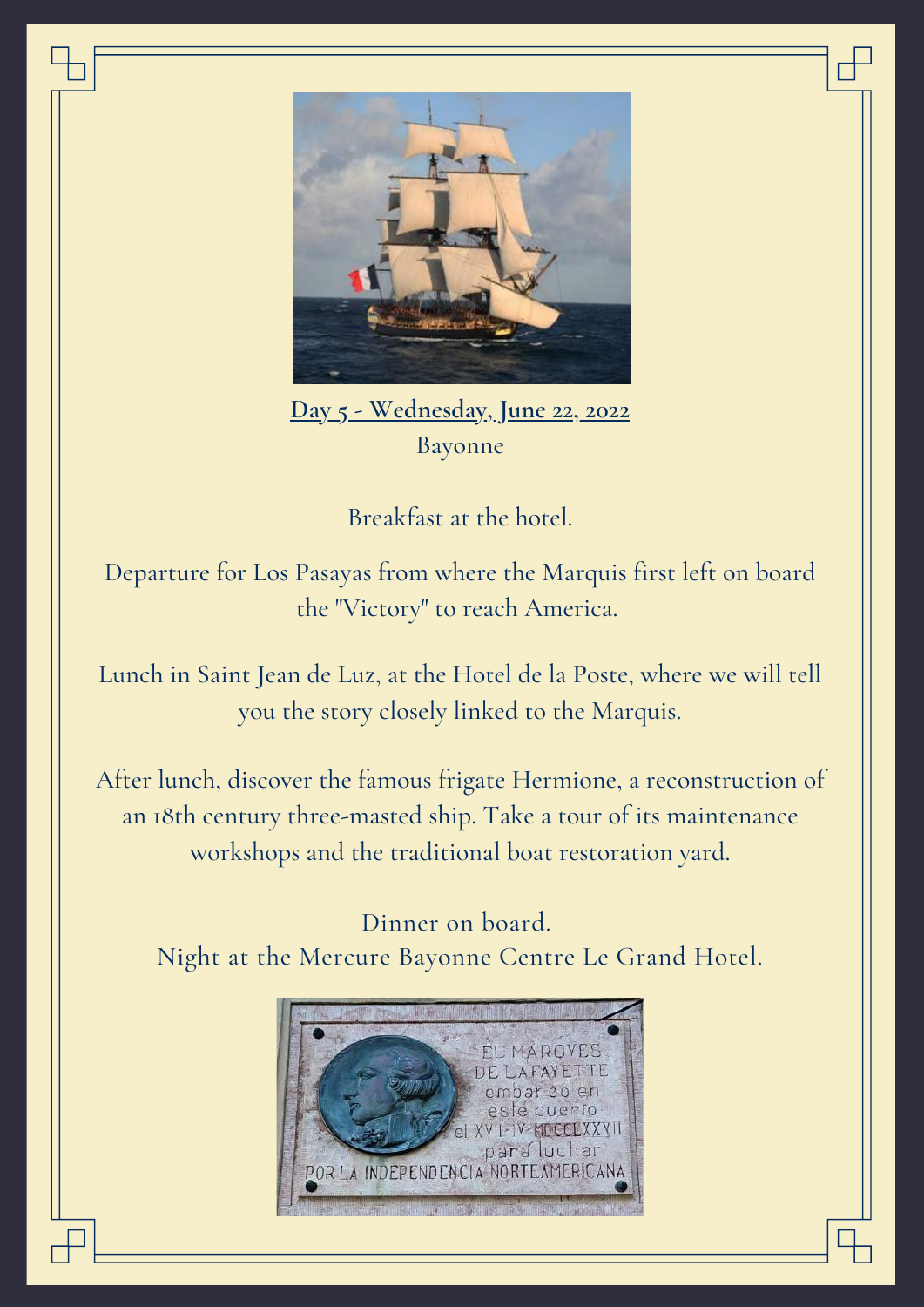



The history of the construction of the frigate Hermione We are in 1779. In the heart of the Rochefort Naval Arsenal, Chevillard Aîné finished the plans for a series of frigates including the Hermione. Carpenters, blacksmiths and... convicts are busy. It is necessary to finish the construction of the frigate Hermione, "granddaughter of the ocean" according to Greek mythology.

Let us remember, on the other side of the Atlantic, the war of independence is rumbling... The Hermione, lighter than a warship, will be attached to a squadron to serve as a scout and assist warships in difficulty during a battle...

> Hermione and Lafayette in the conflict for the independence of the United States.

Our Hermione, built at Rochefort, leaves the Arsenal in 1780, with Gilbert Motier, Marquis de Lafayette, on board, to take part in this fight for independence.

Under the command of La Touche-Tréville, the Hermione took part in decisive victories and became forever a symbol of freedom and Franco-American brotherhood.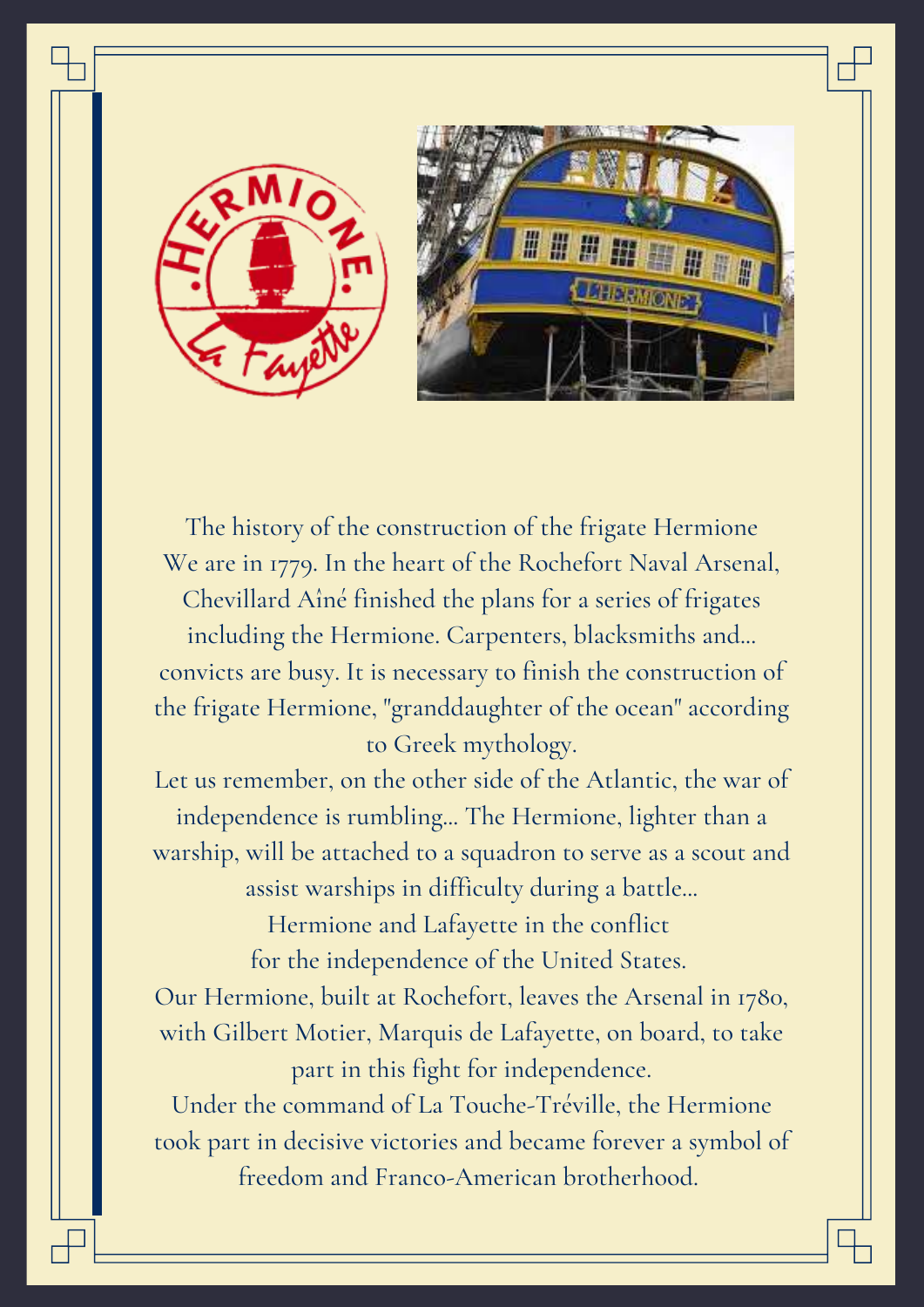

#### **Dinner on board the Hermione**

Welcome on board.

You will dine in Lafayette's dining room. Menu served at the table in this historical setting specially privatized for you.



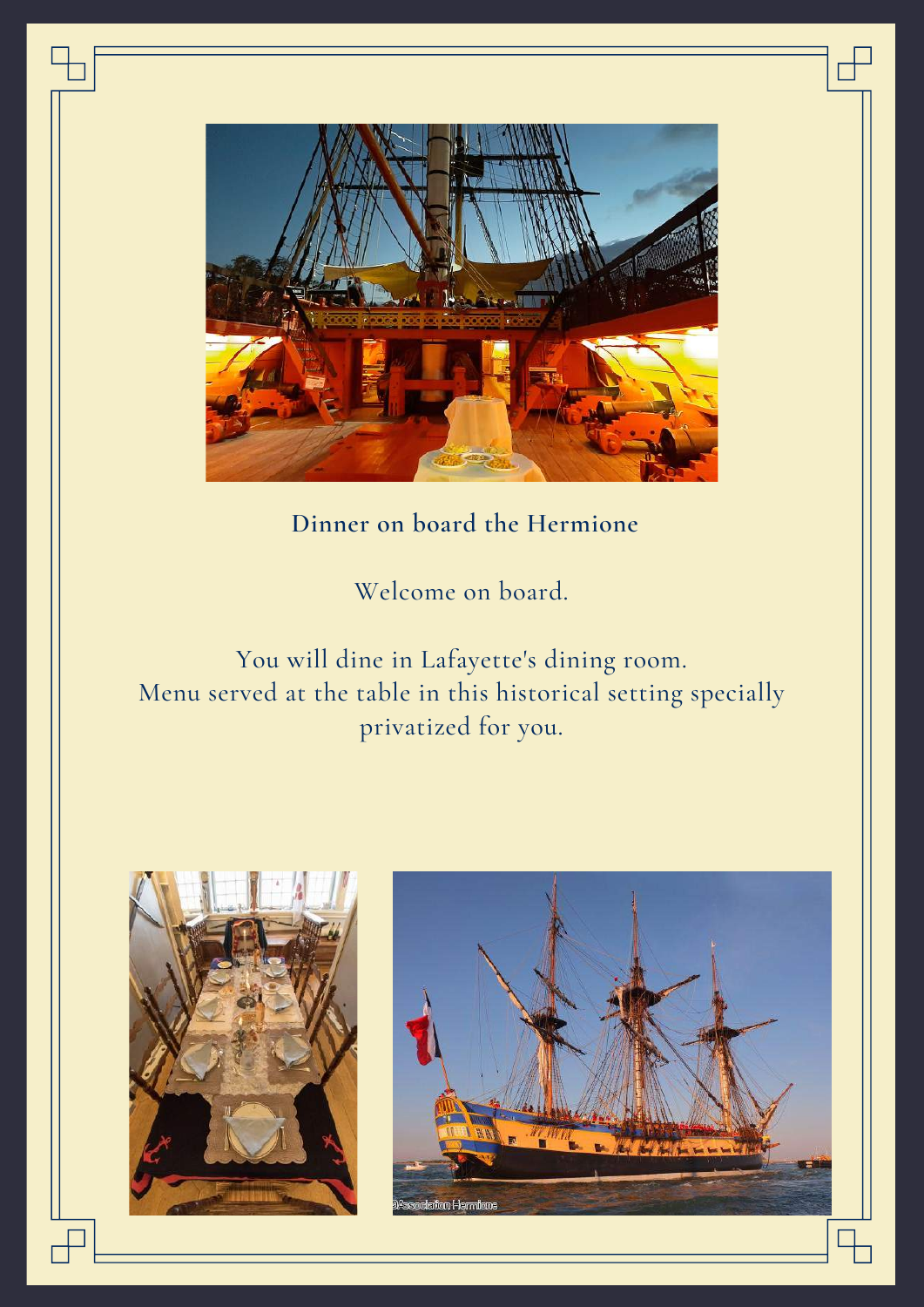

**Day 6 - Thursday, June 23, 2022** Bayonne / Versailles

Breakfast at the hotel. Morning at leisure. Departure for Bayonne airport. Flight to Paris. 1:00 pm / 2:35 pm.

Upon arrival, welcome and drive to Versailles approximately 40 minutes.

On arrival, handing over of the keys, installation in the rooms.

Dinner at the hotel restaurant. Night at the Novotel Château de Versailles

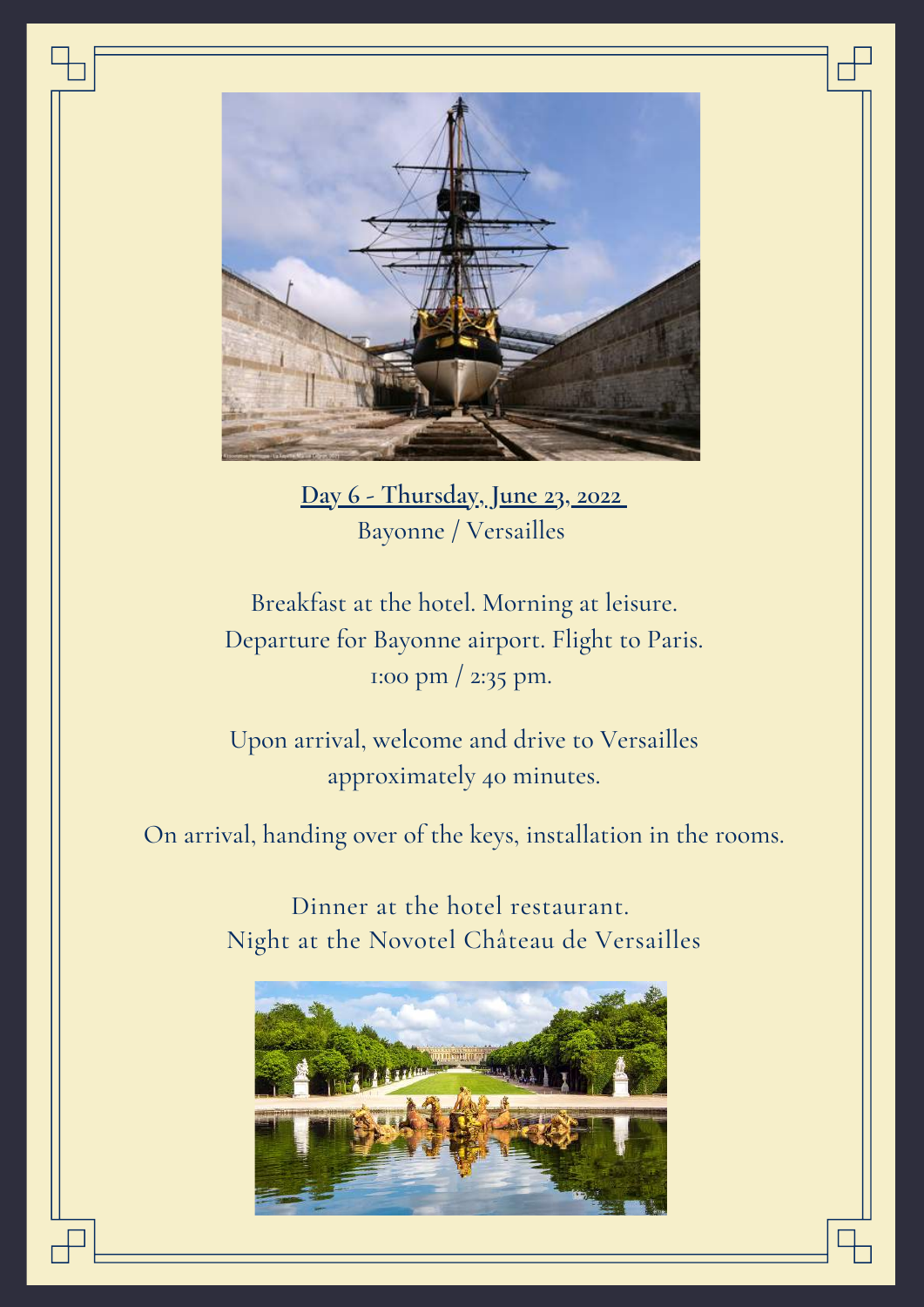

**Day 7 - Friday, June 24, 2022** Versailles / Paris ( 20/ 25 mn drive )

Breakfast at the hotel.

Private visit of the royal apartments at the Palace of Versailles. Lafayette illustrated himself there during the famous balcony scene, which took place on October 06, 1789, when Queen Marie-Antoinette was forced to show herself on a balcony of the marble court in front of the angry people. Lafayette kissed the sovereign's hand, helping to calm the rioters.

Lunch in Versailles in one of the restaurants located in the gardens of the Château. Road to Paris.

> Afternoon stroll in the district of Lafayette, stops on the buildings where he lived.

At the end of the day, installation at the hotel in the heart of Paris Le Marquis Faubourg St Honoré 5\*.

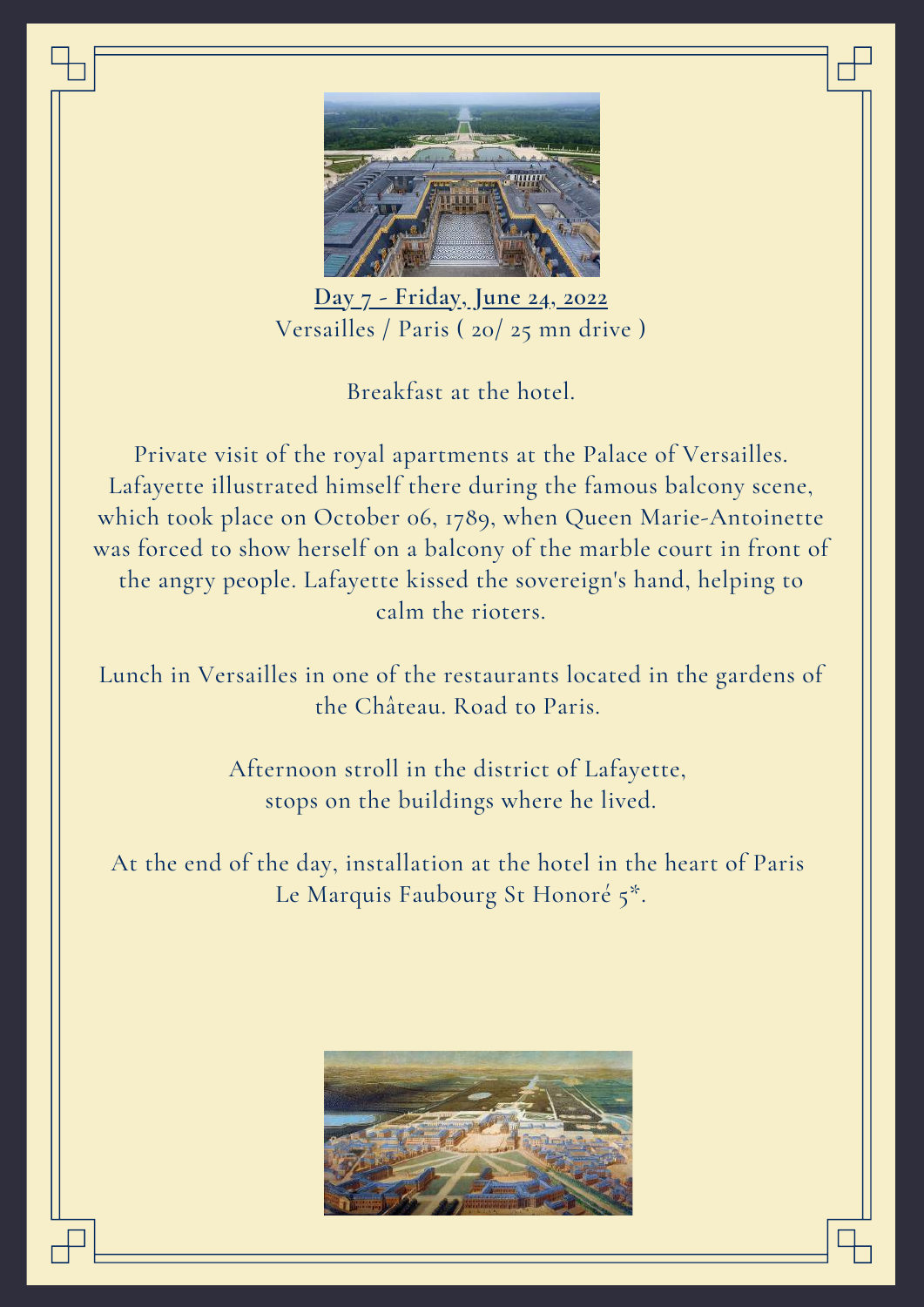

The Palais Garnier, the Champs Élysées, the Louvre Museum, the Place Vendôme... in the heart of the most enchanting Paris, a discreet carriage entrance framed by two lanterns and topped by a mascaron signals the entrance to the Marquis Faubourg Saint-Honoré, in the Rue d'Anjou.

The architect and designer Michele Bönan has managed to revive this 18th century mansion where the Marquis de La Fayette lived. Selected drawings and photographs on the walls, unique furniture, delicate ivory-colored beams, charming bookcases; so many refined details from which emanates a subtly hushed atmosphere. As for the suites, solid wood doors and authentic Louis XVI marble fireplaces are the guardians of their cosy intimacy.

Dinner at the historic restaurant Le Procope in the Latin Quarter and night in Paris

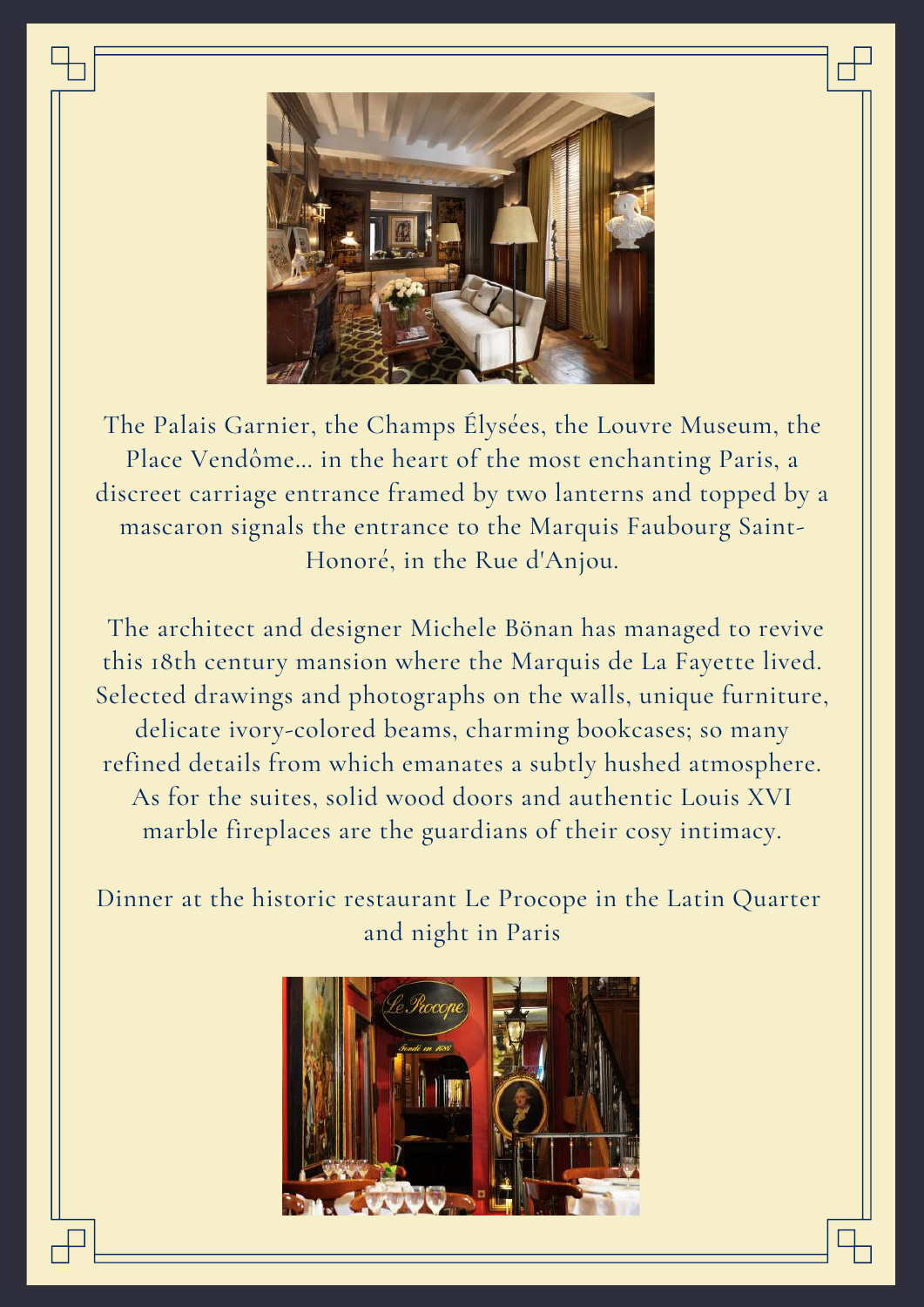

**Day 8: Saturday, June 25, 2022** Paris

Breakfast at the hotel.

Check-out at the hotel.

Morning discovery of Paris with the visit of "Fayettist" places.